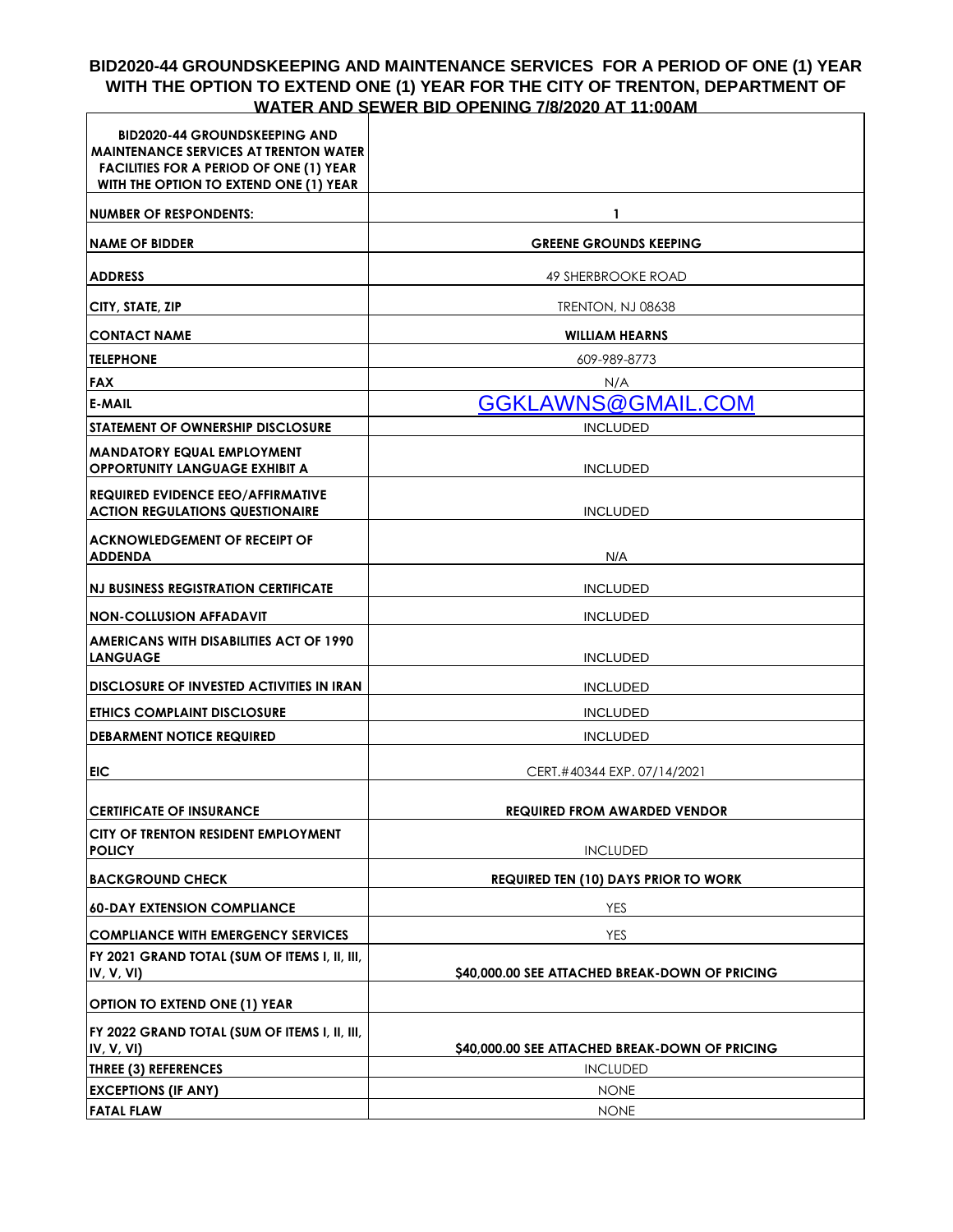## FY 2021 PRICE FOR YEAR ONE (1) **PROPOSAL** PROPOSAL FOR PERFORMING GROUNDS KEEPING SERVICE AS DETAILED IN THE ACCOMPANYING SPECIFICATIONS

I (We) hereby certify that I (we), have read the contract together with the specifications attached hereto, and have also examined the site(s) of work, and fully understand the meaning of them, and if awarded the contract hereby agree that I (we), will comply with all the terms, covenants, and agreements set forth herein.

I (We) agree to receive as fully compensation for furnishing the services called for under these specifications, complete and finished in every detail, and in full accordance with the specifications which are hereby made part and parcel of the proposal the following sums:

## **General**

| <b>Location</b>                       | <b>Unit Price</b><br>per Cut | <b>Quantity</b> | <b>Total Price</b>                                  |
|---------------------------------------|------------------------------|-----------------|-----------------------------------------------------|
| <b>Whitehorse Tank</b>                | \$<br>50                     | 30              | \$<br>1,500                                         |
| Lawrenceville Tank                    | \$<br>50                     | 30              | \$<br>500                                           |
| Mercerville Tank                      | \$<br>50                     | 30              | \$<br>500                                           |
| <b>Ewing Tank</b>                     | \$<br>50                     | 30              | \$<br>500                                           |
| <b>Jones Farm Tank</b>                | \$<br>50                     | 30              | \$                                                  |
| <b>Old Booster Station</b>            | \$<br>50                     | 30              | \$                                                  |
| <b>Hopewell Tank</b>                  | \$<br>صص                     | 30              |                                                     |
| <b>Filtration Plant</b>               | \$<br>$\infty$               | 30              | \$<br>3,000                                         |
| <b>Mechanical Dewatering Facility</b> | \$<br>50                     | 30              | \$<br><b>SOO</b>                                    |
| Reservoir                             | \$<br>425                    | 30              | \$<br>3,750                                         |
| <b>Central Pumping Station</b>        | \$<br>50                     | 30              | \$<br>500                                           |
| <b>Reservoir Gatehouse</b>            | \$<br>50                     | 30              | \$<br>500                                           |
| Kulp Avenue Lot                       | \$<br>50                     | 30              | \$<br>500                                           |
| <b>Back of Filtration Plant</b>       | \$<br>50                     | 30              | \$<br>$\sim$                                        |
| <b>Administrative Offices</b>         | 75<br>\$                     | 30              | باعدا<br>$\mathbb{S}\rightarrow \rightarrow \infty$ |
| <b>Subtotal for Section I</b>         |                              |                 | \$37,500                                            |

# **Section I-Cutting and Trimming**

| <b>Contract</b><br><b>Section</b> | <b>Quantit</b>                      | <b>Description</b>                                                   | Unit Price Total Price |       |
|-----------------------------------|-------------------------------------|----------------------------------------------------------------------|------------------------|-------|
|                                   |                                     | <b>Trimming of Shrubbery</b>                                         |                        |       |
| Ш                                 |                                     | Weed, brush, and growth control                                      | 75                     | \$45C |
| ΙV                                |                                     | Racking or vacuuming, bagging, and<br>removing leaves from all sites |                        |       |
|                                   | Sub Total for items II, III, and IV |                                                                      |                        |       |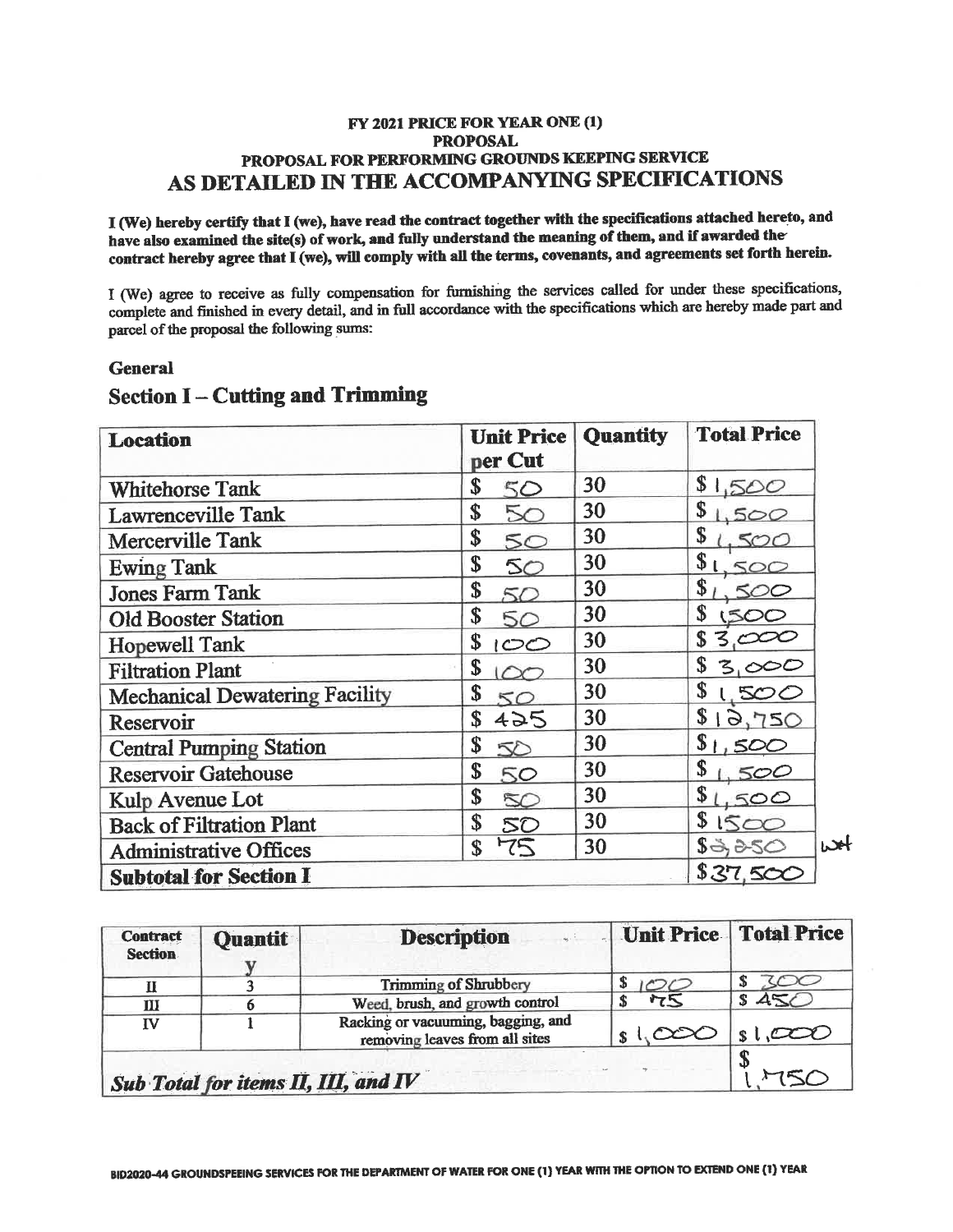#### **Section V - Mulching**

| <b>Item</b>                          | <b>Ouantity</b> | Unit Price Total Price |
|--------------------------------------|-----------------|------------------------|
| Maintenance of Beds and around Trees |                 | $\sim$ $\prime$        |
| Mulching                             |                 |                        |
| <b>Section V Sub Total</b>           |                 |                        |

| <b>Item</b>                                 | <b>Quantity</b> | <b>Unit Price/Box</b> | <b>Total Price</b> |
|---------------------------------------------|-----------------|-----------------------|--------------------|
| Spring - Flower Box Plantings & Maintenance | 4 Boxes         |                       |                    |
| Fall - Flower Box Plantings & Maintenance   | 4 Boxes         |                       |                    |
| <b>Section VI Sub Total</b>                 |                 |                       |                    |

|                                                     | FY 2021 Grand Total (sum of items I, II, III, IV, V, VI) |              |
|-----------------------------------------------------|----------------------------------------------------------|--------------|
| <b>Respectfully Submitted By:</b><br>(Company Name) | Greene Grounds Keeping                                   |              |
| <b>Print Name of Contact</b>                        | <b>Signature of Contact</b>                              | Phone number |

#### **Definitions**

William Hearns

**Facility Contact:** Shall be the contact person for a given area. These individuals are as follows:

> George Johnson - (609)989-364 Treatment, Pumping, and Storage **Facilities**

Greg Adams - (609)989-3227 **Administrative Offices** 

An additional contact person shall be designated for the administrative office properties. This contact person shall be given to the contractor at the start of the contract.

609929-87

**Partial Payment:** Shall result when incomplete work has been performed. The partial payment shall be determined by the Utility, based upon the relative costs and amount of work performed.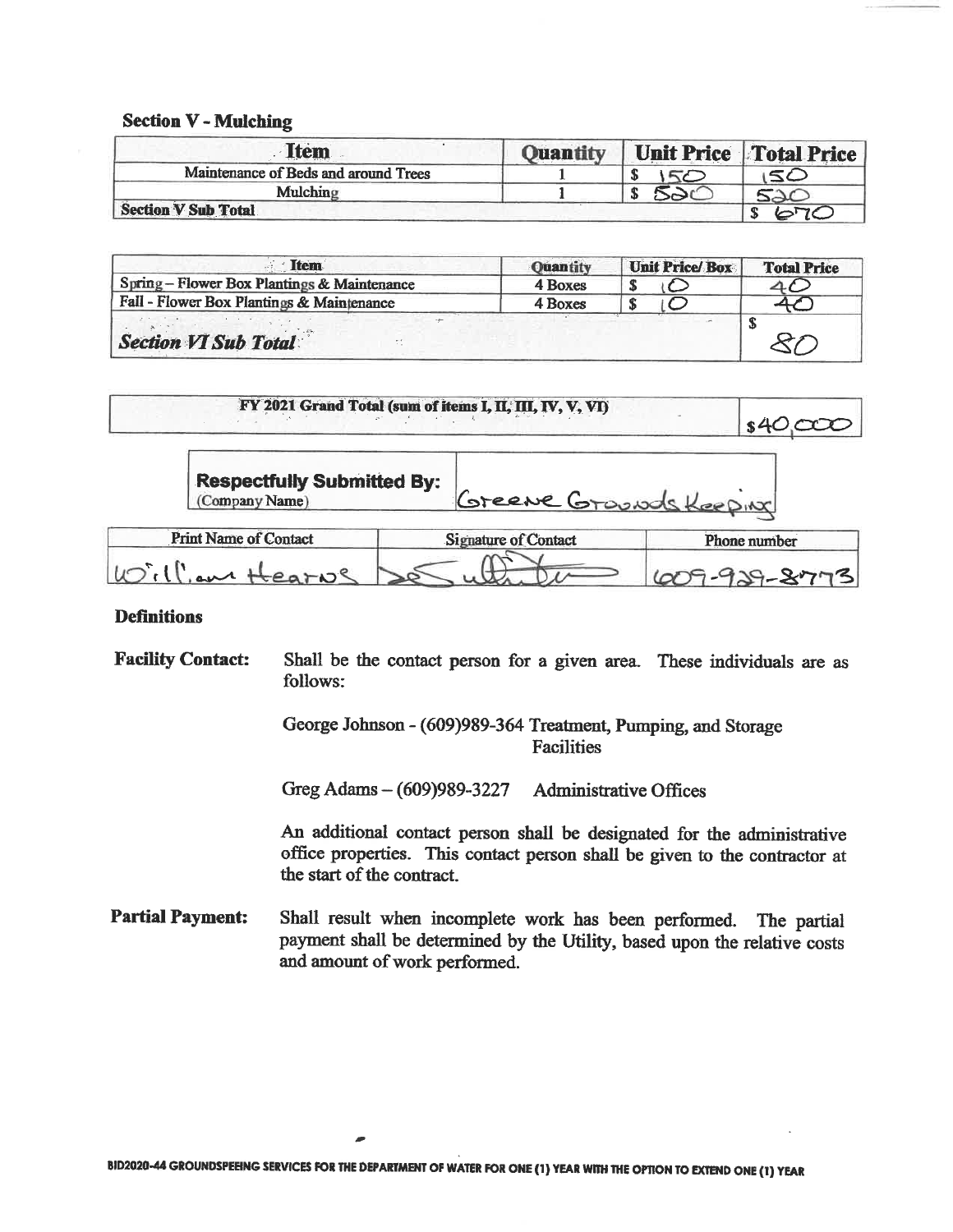### **FY 2022 OPTION TO EXTEND ONE (1) YEAR PROPOSAL** PROPOSAL FOR PERFORMING GROUNDS KEEPING SERVICE AS DETAILED IN THE ACCOMPANYING SPECIFICATIONS

I (We) hereby certify that I (we), have read the contract together with the specifications attached hereto, and have also examined the site(s) of work, and fully understand the meaning of them, and if awarded the contract hereby agree that I (we), will comply with all the terms, covenants, and agreements set forth herein.

I (We) agree to receive as fully compensation for furnishing the services called for under these specifications, complete and finished in every detail, and in full accordance with the specifications which are hereby made part and parcel of the proposal the following sums:

## **General**

| <b>Location</b>                       | <b>Unit Price</b><br>per Cut | <b>Quantity</b> | <b>Total Price</b> |
|---------------------------------------|------------------------------|-----------------|--------------------|
| <b>Whitehorse Tank</b>                | \$<br>50                     | 30              | \$<br>.500         |
| Lawrenceville Tank                    | \$<br>50                     | 30              | \$<br>500          |
| <b>Mercerville Tank</b>               | \$<br>5C                     | 30              | \$<br>5000         |
| <b>Ewing Tank</b>                     | \$<br>↖                      | 30              | \$<br>∞∑           |
| <b>Jones Farm Tank</b>                | \$<br>50                     | 30              | \$<br>500          |
| <b>Old Booster Station</b>            | \$<br>50                     | 30              | \$<br>SOC          |
| <b>Hopewell Tank</b>                  | \$<br>IOO                    | 30              | \$                 |
| <b>Filtration Plant</b>               | \$                           | 30              | \$                 |
| <b>Mechanical Dewatering Facility</b> | \$<br>50                     | 30              | \$<br>500          |
| Reservoir                             | \$<br>425                    | 30              | 12,750             |
| <b>Central Pumping Station</b>        | \$<br>50                     | 30              | \$<br>1,500        |
| <b>Reservoir Gatehouse</b>            | \$<br>50                     | 30              | \$<br>500          |
| Kulp Avenue Lot                       | \$<br>50                     | 30              | \$<br>500          |
| <b>Back of Filtration Plant</b>       | \$                           | 30              | \$<br>500          |
| <b>Administrative Offices</b>         | \$                           | 30              | 82,050             |
| <b>Subtotal for Section I</b>         |                              |                 | \$37,500           |

# **Section I – Cutting and Trimming**

| <b>Contract</b><br><b>Section</b> | Quantit | <b>Description</b>                                                   |            | <b>Unit Price   Total Price</b> |
|-----------------------------------|---------|----------------------------------------------------------------------|------------|---------------------------------|
|                                   |         | Trimming of Shrubbery                                                |            | \$300                           |
| Ш                                 |         | Weed, brush, and growth control                                      | 75         | 450                             |
| <b>IV</b>                         |         | Racking or vacuuming, bagging, and<br>removing leaves from all sites | $s \sim 0$ | $ s , \infty$                   |